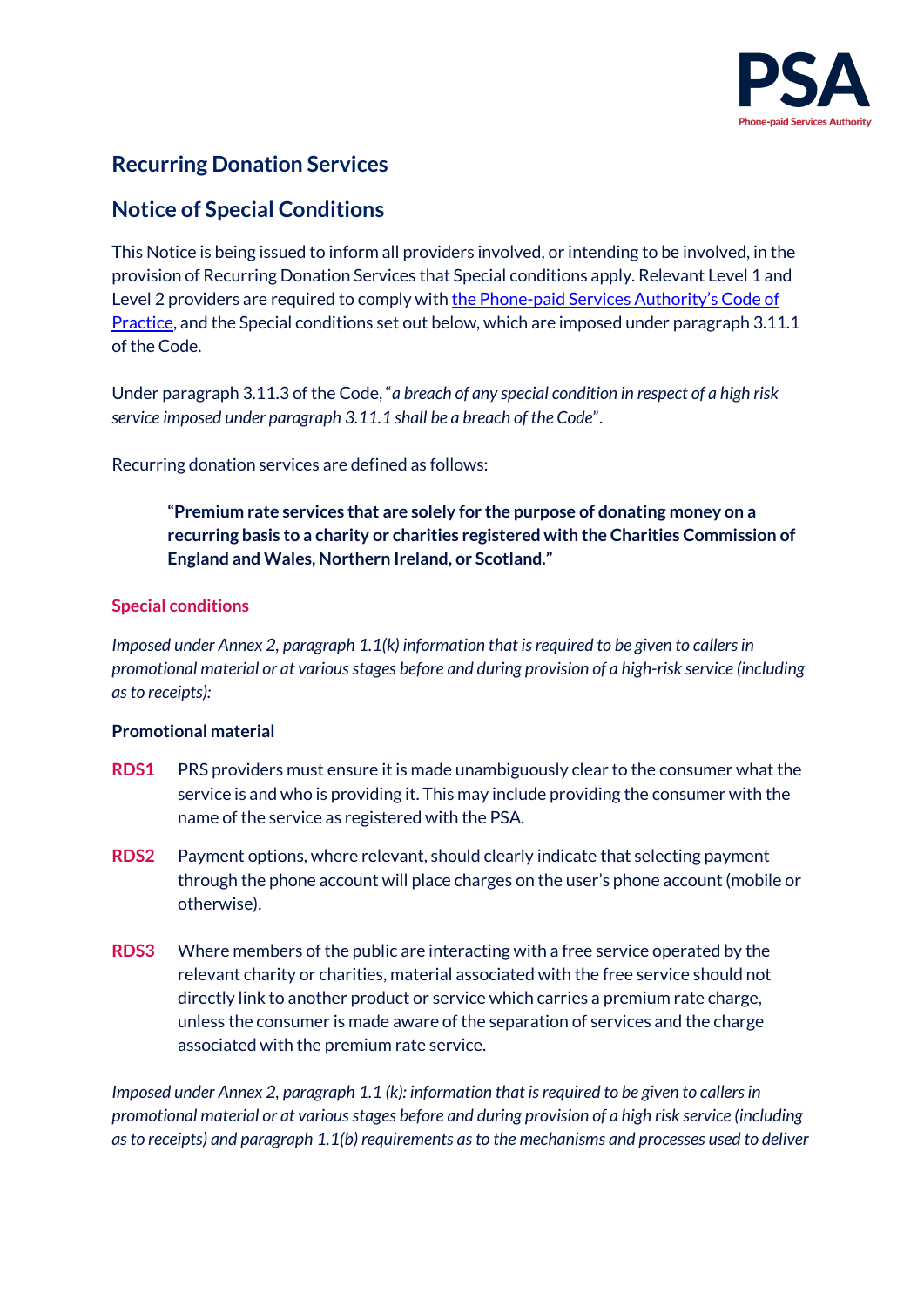*services to, and to enable exit from services by, consumers and 1.1 (n) requirements for caller agreement before a high risk service proceeds before the caller is charged:* 

#### **Point of purchase**

- **RDS4** The point of purchase must be separated from service promotion and interaction, in a clear and effective way, to allow the consumer to consider their purchase. PRS providers must ensure it is made unambiguously clear to the consumer as to when they are viewing promotional material and when they have entered a purchasing environment.
- **RDS5** At the point of purchase, PRS providers must ensure that:
	- (a) the point of purchase is clearly signposted by it being made distinctive from other aspects of the service (such as by design and colour scheme) and take all reasonable steps to ensure that distinction is made clear, avoiding any confusion between service promotion and the point of purchase
	- (b) the consumer explicitly acknowledges that the purchase implies an obligation to pay
	- (c) the consumer is made aware, in a clear and prominent manner and directly before the consumer commits to a purchase, of the cost of the service, and the frequency of charges
	- (d) it is clear that the PRS subscription will be added to the consumer's phone account.

### **Consent to charge**

**RDS6** Prior to delivering the initial charge of a recurring donation, providers are required to ensure that the consumer provides 'double opt-in' consent to charge. To fulfil this requirement, the provider must ensure that the consumer provides two positive, recorded and auditable responses, following clear presentation of the costs and name of the recurring donation to the consumer.

PRS providers must ensure that the first consumer consent to the recurring charge is established via one of the following means of consumer interaction:

(a) use of a password-controlled account, the password being selected and controlled by the consumer<sup>1</sup>. The account information areas must not autopopulate or self-generate and must require the consumer to enter at least two details such as:

- there is use of a password-controlled app store account that the consumer has created
- an existing third party verified account, via an eID authentication protocol (such as Facebook Connect), is used within a purchasing environment. The webpage enabling use of the verified account must be hosted by the Level 1 provider or Network operator.

<span id="page-1-0"></span><sup>&</sup>lt;sup>1</sup> For clarity, RDS6(a) will be fulfilled where;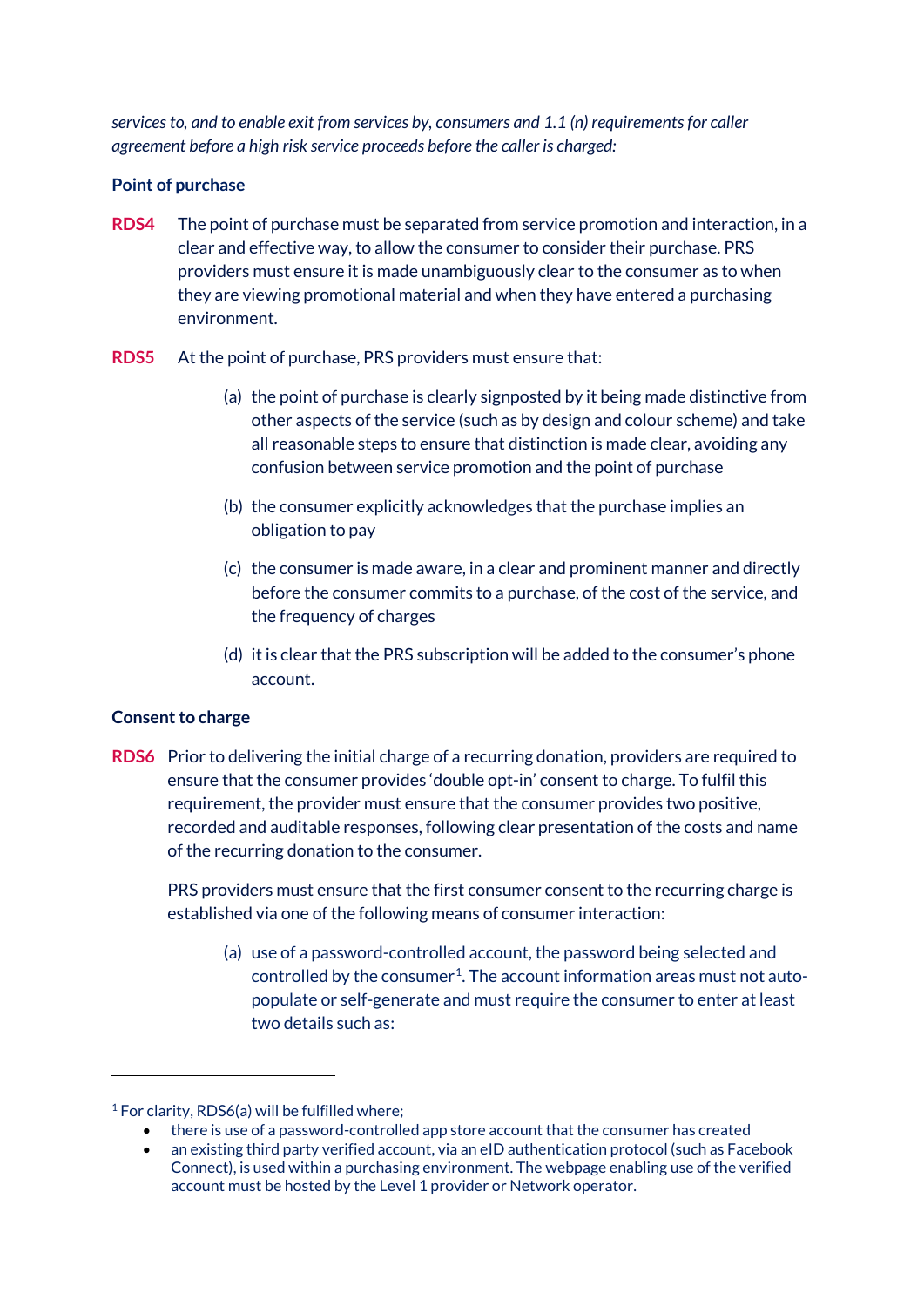- i. their verified email address; and/or
- ii. a username that they have selected and control; and/or
- iii. their name.
- (b) use of a secure PIN loop system, which must be initiated and confirmed by the Level 1 provider<sup>[2](#page-2-0)</sup> through interaction with the consumer. The secure PIN must:
	- i. comprise no less than four truly random integers
	- ii. be entered by the consumer and must not auto-populate or selfgenerate
	- iii. expire if after three attempts the consumer has not entered the PIN correctly
	- iv. expire within fifteen minutes of the PIN being received to the consumer's handset.
- (c) use of a secure on-screen PIN which must be initiated and controlled by the Level 1 provider or Network operator. The secure on-screen PIN must:
	- i. not be displayed in a form that is easily readable by a client machine, (for example it should be presented as an image rather than in HTML text)
	- ii. comprise no less than four truly random integers
	- iii. be entered by the consumer (and must not auto populate or selfgenerate)
	- iv. expire if after three attempts the consumer has not entered the PIN correctly
	- v. expire within fifteen minutes of the PIN being displayed to the consumer.
- (d) use of a secure, consumer-controlled, mobile originating short message service (MO SMS) system for consumers to notify the Mobile Network operator and Level 1 provider(s) of consent to be charged

<span id="page-2-0"></span><sup>&</sup>lt;sup>2</sup> This function may be undertaken by an independent third party on behalf of the Level 1 provider. Where a Network operator contracts directly with a Level 2 provider (i.e. there is no Level 1 provider involved in the provision of the service), the function may be undertaken by the Network operator.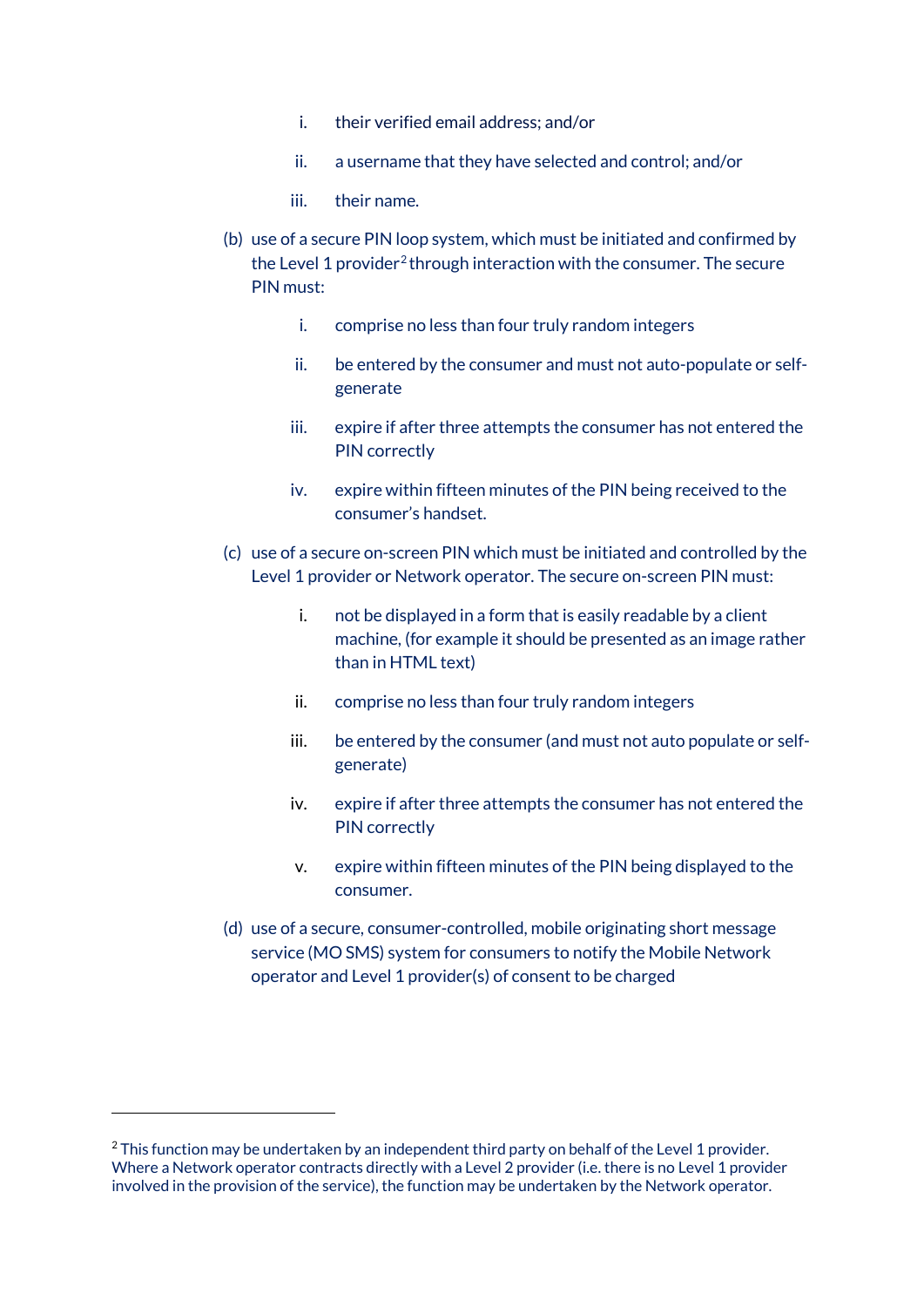- (e) through a phone-call between a person acting on behalf of the charity where audible consent to the recurring charge is obtained from the consumer. The telephone conversation must be recorded in full.[3](#page-3-0)
- (f) through face-to-face engagement with a consumer as part of which the consumer is required to enter at least two details into a secure online environment for the purpose of providing consent to the recurring charge, such as:
	- i. their verified email address; and/or
	- ii. their mobile number; and/or
	- iii. their name.
- **RDS7** PRS providers must ensure that the second consumer consent to the recurring charge is established via one of the following means of consumer interaction:
	- (a) use of a confirmation button to confirm the purchase
	- (b) use of biometric technology, such as fingerprint or facial recognition.
	- (c) use of a secure, consumer-controlled, mobile originating short message service (MO SMS) system for consumers to notify the Mobile Network operator and Level 1 provider(s) of confirmation of consent to be charged. This method must be used where the first consent to charge is obtained through the methods set out in RDS6 (e) or (f).

#### **Consent to charge – converting a one-off donation to a recurring donation**

**RDS8** Where a consumer has donated on a one-off basis and through a confirmation message is lawfully<sup>[4](#page-3-1)</sup> provided with the opportunity to convert their one-off donation to a recurring one, such message must seek the consumer's consent to the recurring charge and such consent must be given by way of an MO SMS as set out in RDS7 (c) above. Prior to commencement of the recurring charge the provider must provide the consumer with the name of the charity, the cost and frequency of the recurring donation and make clear that the recurring donation will be charged to the consumer's mobile phone bill.

<span id="page-3-0"></span> $3$  Providers are reminded that the recording of telephone calls may be subject to various legal and/or regulatory requirements. Providers should ensure that they comply with all such requirements at all times.

<span id="page-3-1"></span><sup>4</sup> Providers will need to ensure that they have secured explicit consent from the consumer, prior to the conversion message, to contact them about the conversion opportunity. There may be circumstances in which explicit consent is not required such as where the one-off confirmation message is used to provide the conversion information and such information is presented in a way that does not amount to marketing. Providers are strongly advised to contact the ICO for further guidance or seek appropriate legal advice. The ICO's general Guidance can be foun[d here](https://ico.org.uk/media/for-organisations/documents/1555/direct-marketing-guidance.pdf) .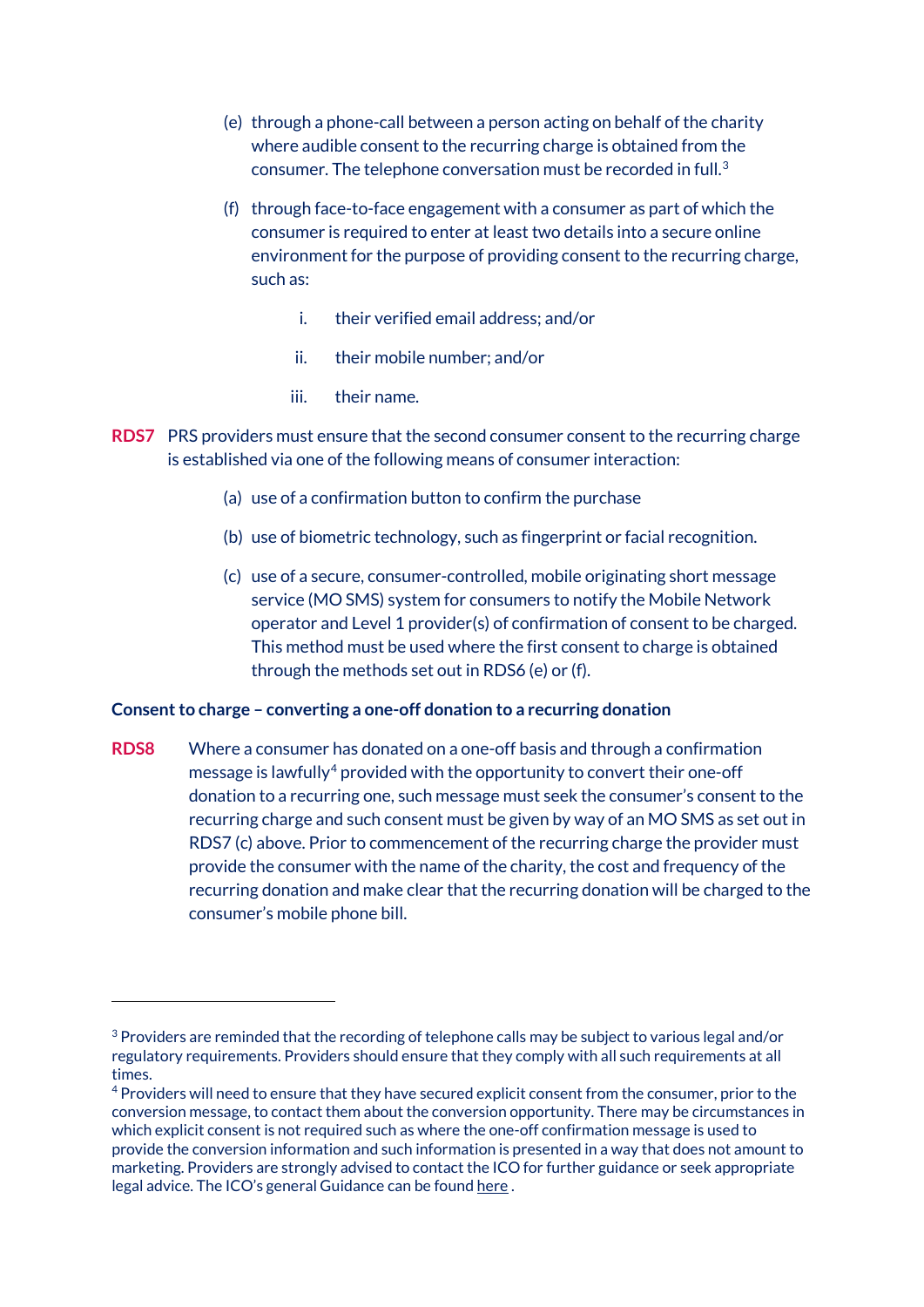*Imposed under Annex 2, Paragraph 1.1(b) and (k):* 

*(b) requirements as to the mechanism and processes used to deliver services to, and to enable exit from services by, consumers*; and *(k) information that is required to be given to callers in promotional material or at various stages before and during provision of a high-risk service (including as to receipts):* 

- **RDS9** Where the service enables donors to skip a monthly payment, SKIP must be the instruction command which is provided to the consumer to suspend payment of their monthly donation.
- **RDS10** The monthly reminder containing the SKIP instruction must be sent 24 hours prior to when the consumer is due to be charged.

#### **Receipts**

- **RDS11** Following the PRS provider obtaining 'double opt-in' consent to charge from the consumer (RDS6 and RDS7) or complying with the process set out in RDS8, the PRS provider must ensure that the consumer is sent a confirmation message or receipt, at no additional cost to the consumer, which sets out:
	- (a) the name of the recurring donation
	- (b) confirmation that the donation is on a recurring basis
	- (c) the charge and frequency of charging
	- (d) where there is no defined billing period, the basis on which the frequency of interaction and charging for the recurring donation is established
	- (e) the contact details of the charity
	- (f) instructions on how to end the recurring donation.
- **RDS12** For the first 90 days from the date the consumer is donating on a recurring basis a receipt must be sent to the consumer promptly after every charge, in either SMS or email format. The receipt must set out:
	- (a) the name of the recurring donation
	- (b) confirmation that the donation is on a recurring basis
	- (c) the charge and frequency of charging
	- (d) where there is no defined billing period, the basis on which the frequency of interaction and charging for the recurring donation is established
	- (e) the contact details of the charity
	- (f) instructions on how to end the recurring donation.